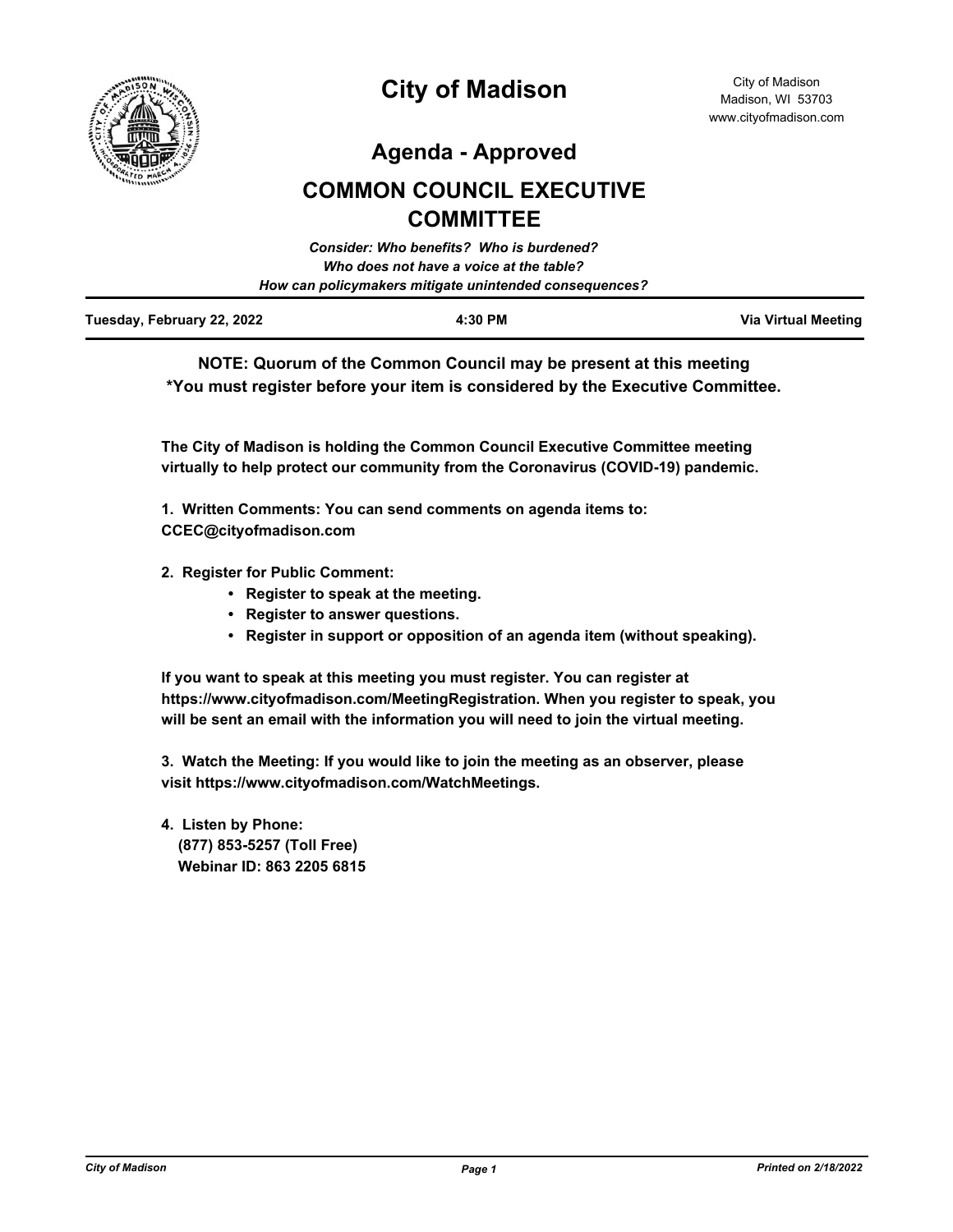If you need an interpreter, translator, materials in alternate formats or other accommodations to access this service, activity or program, please call the phone number below at least three business days prior to the meeting.

Si necesita un intérprete, un traductor, materiales en formatos alternativos u otros arreglos para acceder a este servicio, actividad o programa, comuníquese al número de teléfono que figura a continuación tres días hábiles como mínimo antes de la reunión.

Yog hais tias koj xav tau ib tug neeg txhais lus, ib tug neeg txhais ntawv, cov ntawv ua lwm hom ntawv los sis lwm cov kev pab kom siv tau cov kev pab, cov kev ua ub no (activity) los sis qhov kev pab cuam, thov hu rau tus xov tooj hauv qab yam tsawg peb hnub ua hauj lwm ua ntej yuav tuaj sib tham.

For accommodations, contact: Matalin Schoone, Legislative Management System Specialist, Common Council Office, (608) 266-4074 or email CCEC@cityofmadison.com

#### **CALL TO ORDER / ROLL CALL**

#### **APPROVAL OF MINUTES**

Draft minutes from 2/1/22 meeting: http://madison.legistar.com/Calendar.aspx

#### **PUBLIC COMMENT**

**1. [69997](http://madison.legistar.com/gateway.aspx?m=l&id=/matter.aspx?key=81236)** Public Comment (2/22/22 meeting)

# **DISCLOSURES AND RECUSALS**

Members of the body should make any required disclosures or recusals under the City's Ethics Code.

# **UPDATE ITEMS**

**2. [70079](http://madison.legistar.com/gateway.aspx?m=l&id=/matter.aspx?key=81264)** Update Item: Common Council Chief of Staff Hiring Process

# **PRESENTATIONS**

- **3. [70023](http://madison.legistar.com/gateway.aspx?m=l&id=/matter.aspx?key=81237)** Presentation: Election-Related Litigation, Investigations, & Legislation
- **4. [70029](http://madison.legistar.com/gateway.aspx?m=l&id=/matter.aspx?key=81238)** Presentation: League of Wisconsin Municipalities 123rd Annual Conference
- **5. [70037](http://madison.legistar.com/gateway.aspx?m=l&id=/matter.aspx?key=81239)** Presentation: 2022 Renewable Energy Summit